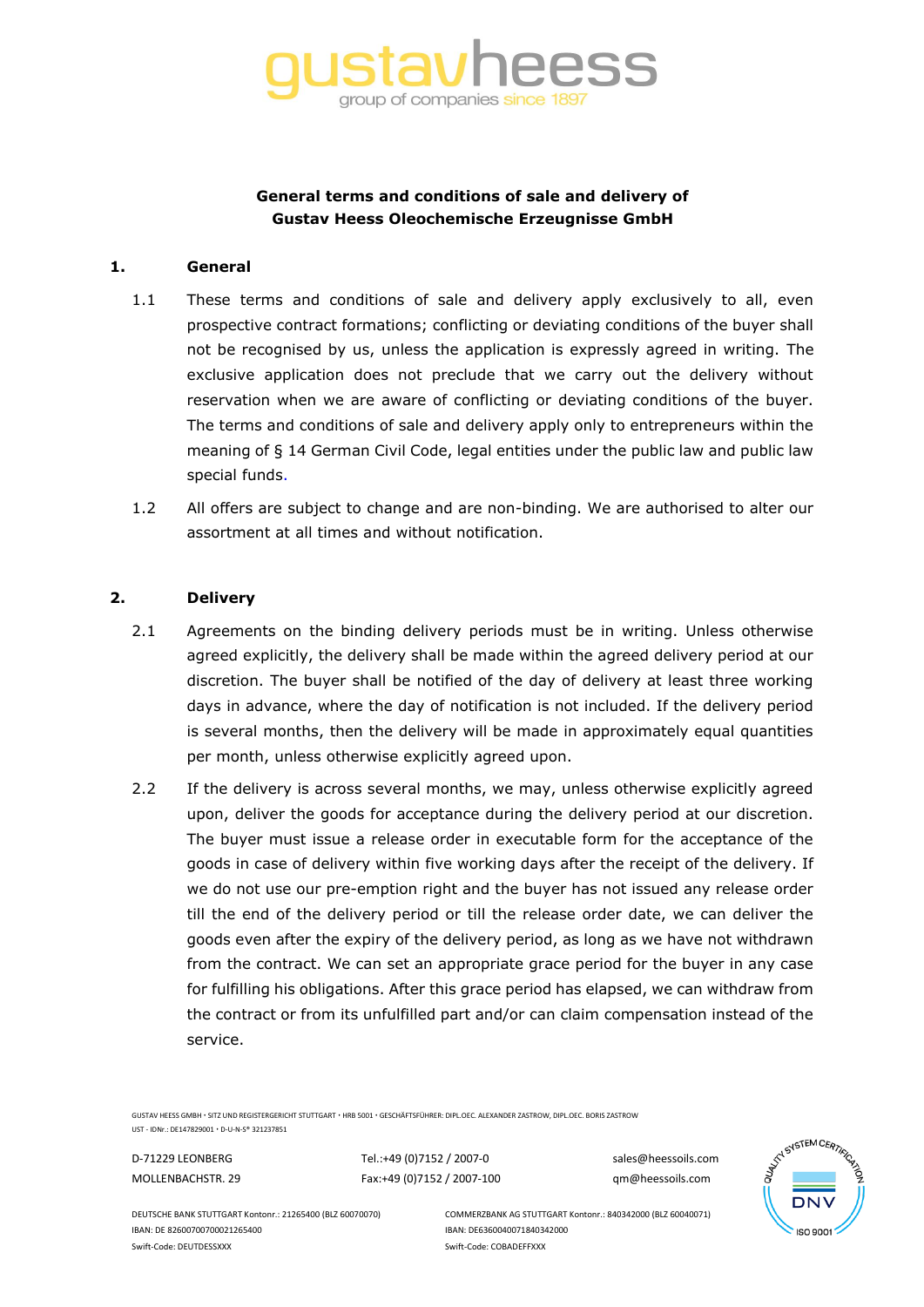

- 2.3 We are authorised to refuse the execution of the relevant order, as long as the buyer is in default with the acceptance or receipt of a delivery or with a payment from any contract concluded with us.
- 2.4 The fulfilment and compliance with the delivery obligations by us requires the correct and timely self-delivery to us. We are entitled to part deliveries or part performances insofar as this is reasonable to the buyer.
- 2.5 If, after the conclusion of a contract, its fulfilment is prevented by force majeure, import or export bans domestically or internationally, official measures or other circumstances that are not caused by a contracting party, the contract or, if it is fulfilled partly, its unfulfilled part is repealed. The relevant other contracting party must be informed about the aforementioned circumstances immediately after they have come to light.
- 2.6 If the fulfilment is hindered by basic events or by turmoil, strike, lockout, a shipment blockade or other equivalent circumstances, the fulfilment period is extended by the duration of the hindrance, if we show the hindrance to the buyer immediately after learning about it or at the beginning of the fulfilment period. No events in the aforementioned context are those, which have been negligently caused by us. The buyer may withdraw from the contract as soon as and if he cannot reasonably be expected to wait further beyond the deferred fulfilment period.

### **3. Shipment/Weighing**

- 3.1 The buyer is entitled to be present or have himself represented by someone during the shipment for verifying the weight or for sampling. The weight verified at the place of departure is decisive for ascertaining the weight.
- 3.2 The shipment is carried out EXW (ex works) according to the Incoterms 2010, unless otherwise explicitly agreed under the contract.
- 3.3 If the transport is carried out in containers provided by the buyer, we are not obligated to check the suitability of these containers for transport. The same holds true if the goods are examined by a third party on behalf of the buyer (shipping agent, transport and freight carrier). We shall not be responsible for any contamination or other damage to the goods due to uncleanliness or other defects or ineptness of the means of transport provided by the buyer.

GUSTAV HEESS GMBH SITZ UND REGISTERGERICHT STUTTGART HRB 5001 GESCHÄFTSFÜHRER: DIPL.OEC. ALEXANDER ZASTROW, DIPL.OEC. BORIS ZASTROW

UST - IDNr.: DE147829001 · D-U-N-S® 321237851

D-71229 LEONBERG Tel.:+49 (0)7152 / 2007-0 sales@heessoils.com MOLLENBACHSTR. 29 Fax:+49 (0)7152 / 2007-100 qm@heessoils.com



IBAN: DE 82600700700021265400 IBAN: DE6360040071840342000 Swift-Code: DEUTDESSXXX Swift-Code: COBADEFFXXX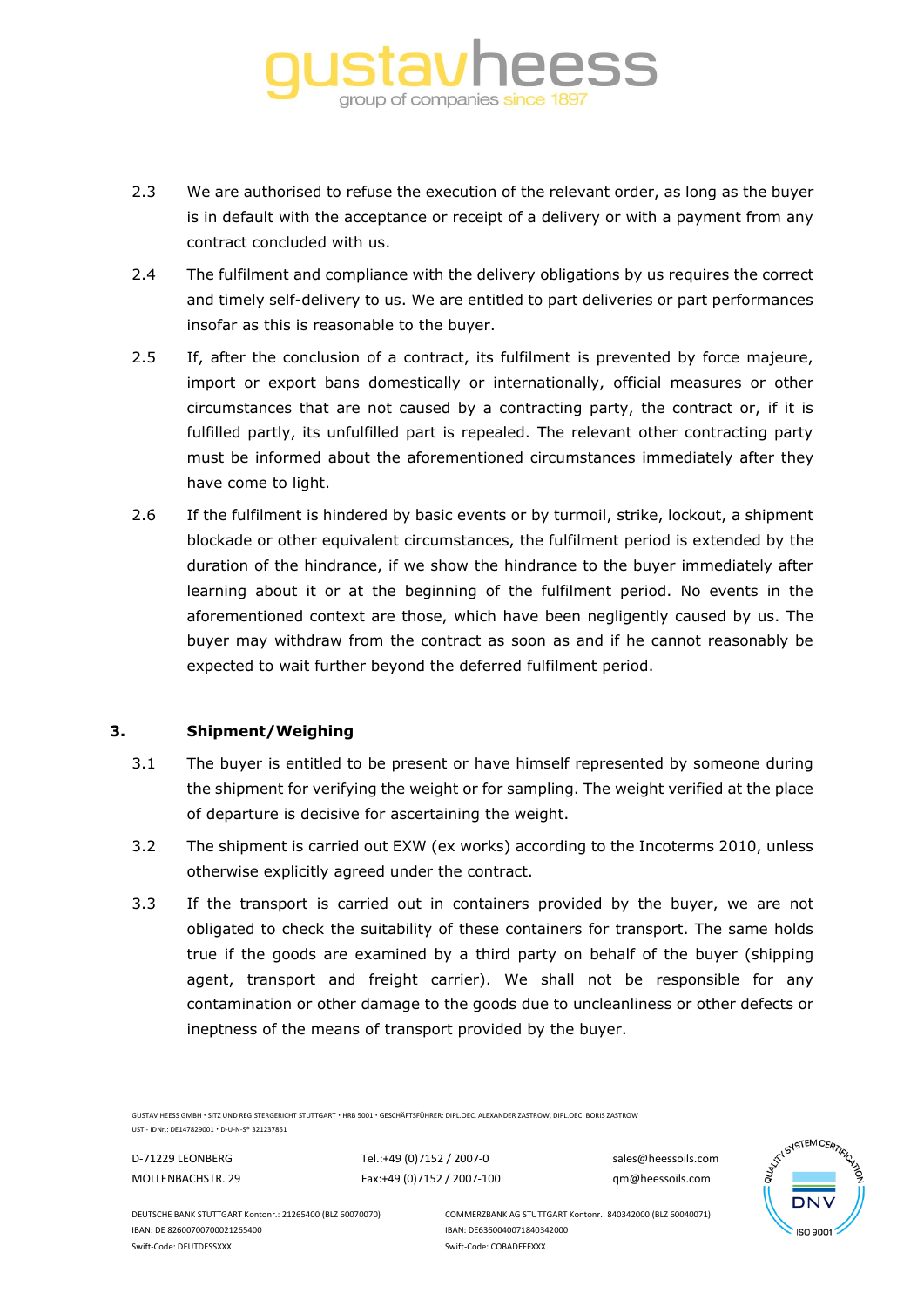# group of companies since 1897

# **4. Weight**

The agreed amount by weight may exceed or deceed up to 5% by us. Shortfalls/exceedances will be calculated precisely at the agreed price.

# **5. Packaging**

Our means of transport must be emptied immediately after arrival, the buyer shall bear any incurred demurrage / roadstead. Returnable packaging (barrels, containers etc.) will be provided to the buyer free of charge. We will take back every packaging that was previously filled with our products free of cost in fulfilment of the packaging regulations. The collection point for this packaging is the location in Germany that is decided by us. The packaging must be delivered there carriage paid. The buyer shall bear the costs incurred by the disposal of the remaining quantities or by packaging that is contaminated due to external products.

# **6. Quality**

- 6.1 The quality of the goods to be delivered is determined according to the contractual agreements. If no agreement is made regarding the quality of the goods in question, then sound, customary goods of medium type and quality must be delivered.
- 6.2 If sold by sample, the properties of the sample are said to be guaranteed only if this is explicitly agreed in writing.
- 6.3 The buyer is responsible for ascertaining the suitability of the delivered goods for the use intended by him. This also holds true for the admissibility of any sale in a certain geographical area.

#### **7. Warranty**

7.1 Warranty rights require the buyer to fulfil his obligation to inspect and complain according to § 377 German Commercial Code. We must display defects immediately upon arrival such that we can verify the complaint. For this purpose, the rejected goods are to be left in the shipping containers, unless we have waived this explicitly in writing and the buyer ensures the separate safekeeping of the rejected goods and their non-processing. In case of a defect, we are authorised to eliminate it or to substitute delivery at our discretion. We shall not reimburse any additional expenses

GUSTAV HEESS GMBH SITZ UND REGISTERGERICHT STUTTGART HRB 5001 GESCHÄFTSFÜHRER: DIPL.OEC. ALEXANDER ZASTROW, DIPL.OEC. BORIS ZASTROW

UST - IDNr.: DE147829001 D-U-N-S® 321237851

D-71229 LEONBERG Tel.:+49 (0)7152 / 2007-0 sales@heessoils.com MOLLENBACHSTR. 29 Fax:+49 (0)7152 / 2007-100 qm@heessoils.com



IBAN: DE 82600700700021265400 IBAN: DE6360040071840342000 Swift-Code: DEUTDESSXXX Swift-Code: COBADEFFXXX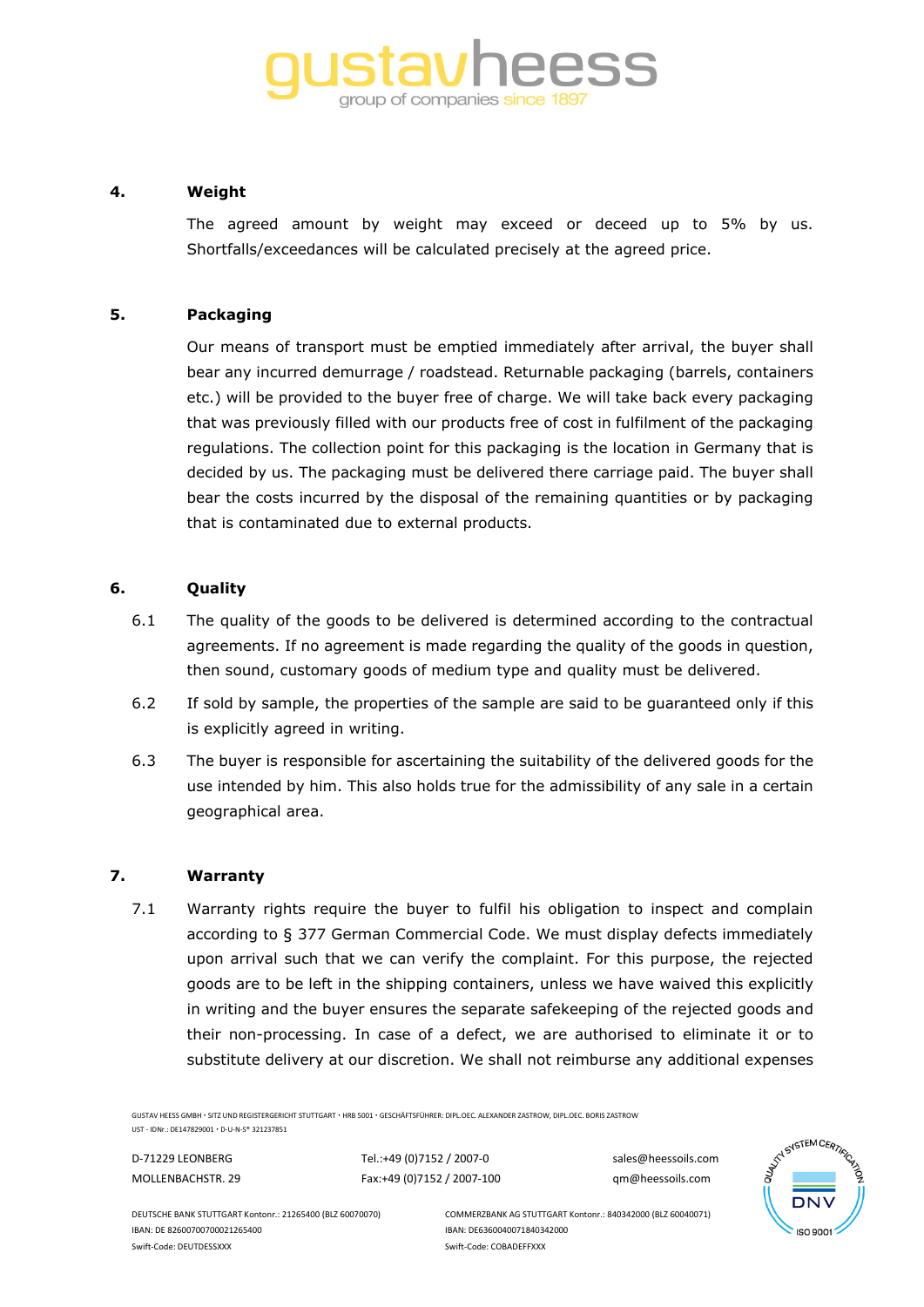

for the supplementary performance, which are incurred by the transportation of the rejected goods to a destination other than the one agreed for delivery.

- 7.2 The buyer is obligated to clarify prior processing whether the delivered goods are suitable for his intended use with the help of tests appropriate to the scope and methods. We shall not be liable for any damages to the other goods of the buyer, if the buyer omits examinations that are necessary, reasonable and customary in this regard.
- 7.3 Warranty claims of the buyer against defects of the delivered goods as per § 437 German Civil Code shall lapse within a term of one year. The term starts with the delivery of the goods. This does not apply if longer periods are mandatory by law, i.e. particularly in the vases of §§ 438 Sec. 1 no. 2, 478, 479 German Civil Code.

# **8. Non-liability**

- 8.1 Within the framework of the statutory provisions, we shall be liable for compensation, if the damage is based on intent or gross negligence on our part, our representatives or agents. We, our representatives or agents shall not be liable for ordinary negligence. This does not apply if a fundamental contractual obligation has been violated or life, body or health of a person is endangered or if there is a mandatory liability based on the provision of the product liability act. Fundamental contractual obligations are those arising from the nature of the relevant contract and the violation of which endangers the achievement of the contractual purpose.
- 8.2 Compensation claims of the buyer are limited to the typical foreseeable damages, provided that these are not based on intent or gross negligence on our part, our legal representatives or agents. The limitation also does not apply to liability for damage from injury to life, body and health of a person in cases of a mandatory liability as per the provisions of the product liability law.

#### **9. Offset/Liens**

The buyer is only entitled to offset or exercise liens under contracts for other deliveries, if the claim made for offsetting or for the assertion of the lien has been accepted by us in writing or has been legally established.

GUSTAV HEESS GMBH SITZ UND REGISTERGERICHT STUTTGART HRB 5001 GESCHÄFTSFÜHRER: DIPL.OEC. ALEXANDER ZASTROW, DIPL.OEC. BORIS ZASTROW

UST - IDNr.: DE147829001 · D-U-N-S® 321237851

D-71229 LEONBERG Tel.:+49 (0)7152 / 2007-0 sales@heessoils.com MOLLENBACHSTR. 29 Fax:+49 (0)7152 / 2007-100 qm@heessoils.com



IBAN: DE 82600700700021265400 IBAN: DE6360040071840342000 Swift-Code: DEUTDESSXXX Swift-Code: COBADEFFXXX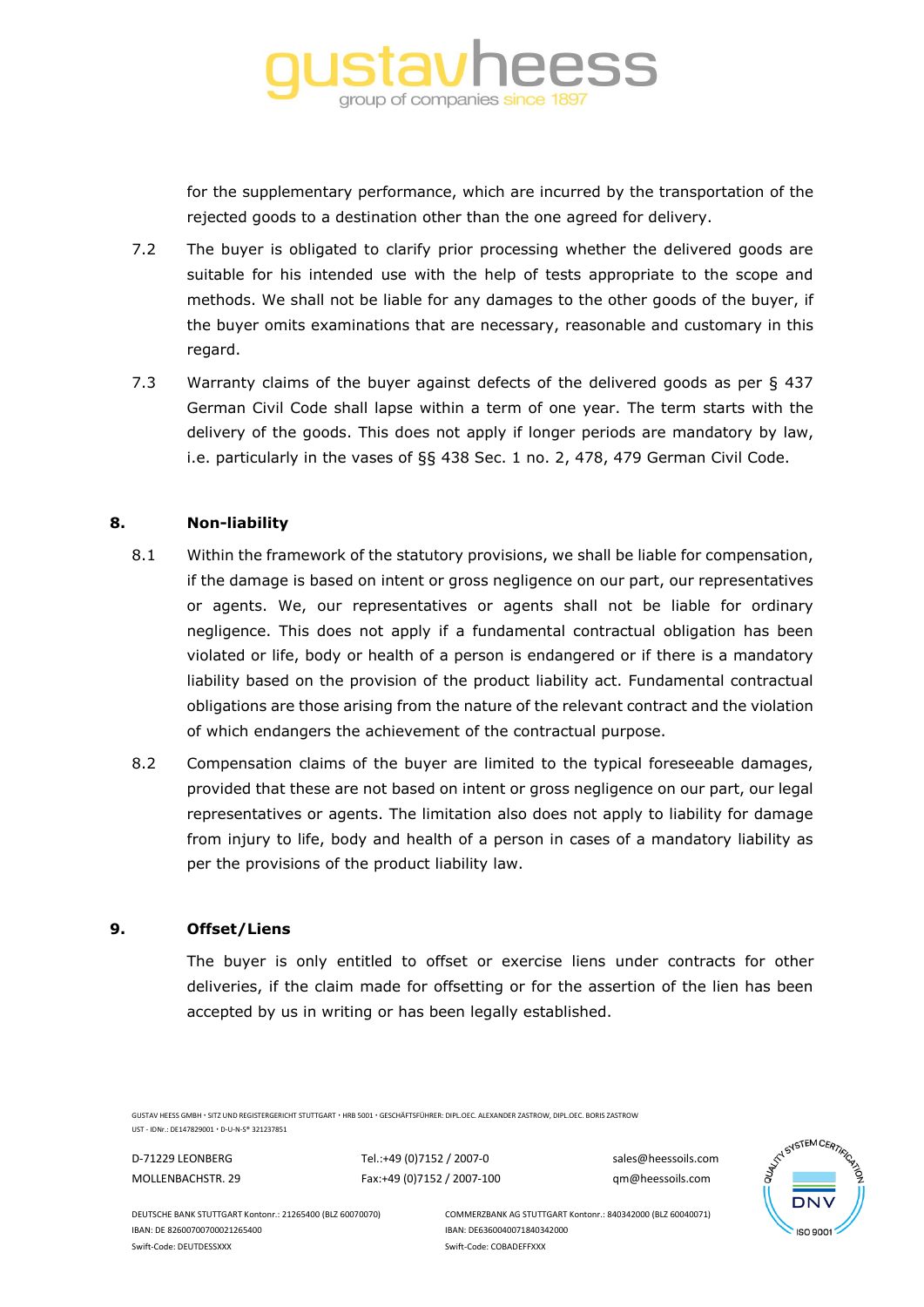# group of companies since 1897

### **10. Retention of title**

- 10.1 The delivered goods shall continue to remain our property until all claims arising from the business relationship with the buyer have been met. This also holds true if our claims are included in a current account and balances are drawn and recognised.
- 10.2 The buyer may process and sell the delivered goods in the regular course of business as long as he is not in default. In case of resale to his customer, the buyer shall also reserve the ownership to the reserved goods until full payment of the purchase price. He is not entitled to pledge or surrender the reserved goods for security. The buyer shall hereby assign the third-party claims arising from the resale or from another legal basis related to the reserved goods to us in the invoiced amount for the reserved goods as a way of security. We shall accept the assignment.
- 10.3 The buyer shall process and finish the reserved goods for us. If the reserved goods are processed with other objects or with the goods of the buyer or are inseparably mixed, then we shall acquire co-ownership of the new good in proportion of the invoice value of the reserved goods to the other goods at the time of processing or mixing. If the object of the buyer is said to be the main item due to the mixing, the buyer shall transfer the proportional co-ownership to us. The buyer shall store the goods for us with regard to the resulting sole or co-ownership. The above regulations apply to the reserved goods for the goods resulting from processing, connection or mixing.
- 10.4 If the value of the securities permanently exceeds our claims by more than 10%, then we shall release securities of our choice at the buyer's request.
- **11. Confidentiality:** This applies only to those contracts, which are concluded with our laboratory!
	- 11.1 We shall bear the responsibility for handling all the information that has been obtained or created while performing the laboratory activities. We shall inform the customer beforehand about which information we intend to make freely accessible. All the other information shall be considered as protected information and must be treated as confidential. This does not apply if the customer has made the information accessible to the public or if there is a deviating contractual agreement.
	- 11.2 If we are legally obligated or are authorised by contracts to disclose confidential information, the relevant customer or the person concerned will be instructed on the provided information unless prohibited by law.

GUSTAV HEESS GMBH SITZ UND REGISTERGERICHT STUTTGART HRB 5001 GESCHÄFTSFÜHRER: DIPL.OEC. ALEXANDER ZASTROW, DIPL.OEC. BORIS ZASTROW

UST - IDNr.: DE147829001 D-U-N-S® 321237851

D-71229 LEONBERG Tel.:+49 (0)7152 / 2007-0 sales@heessoils.com MOLLENBACHSTR. 29 Fax:+49 (0)7152 / 2007-100 qm@heessoils.com



IBAN: DE 82600700700021265400 IBAN: DE6360040071840342000 Swift-Code: DEUTDESSXXX Swift-Code: COBADEFFXXX